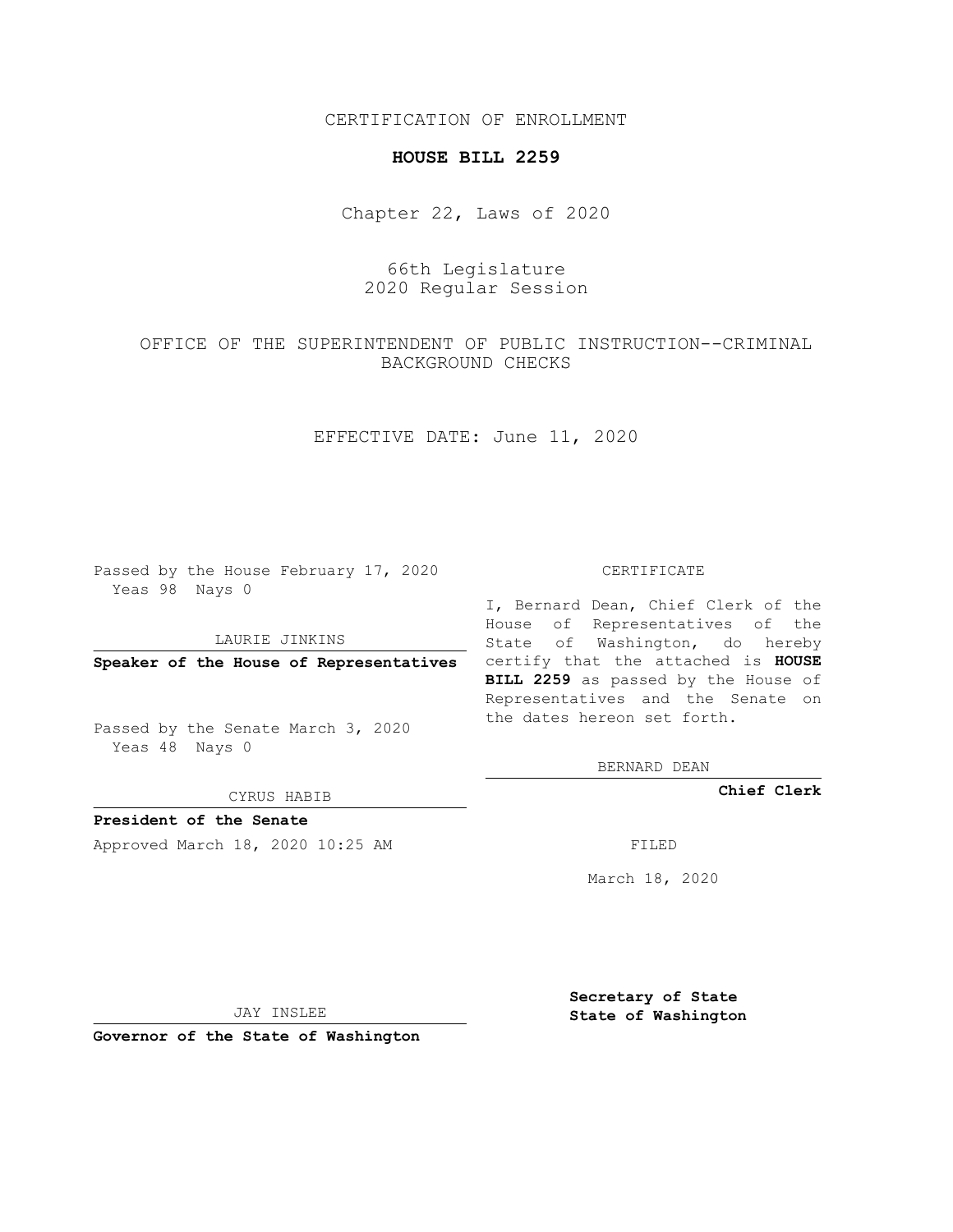## **HOUSE BILL 2259**

Passed Legislature - 2020 Regular Session

**State of Washington 66th Legislature 2020 Regular Session**

**By** Representatives Rude, Leavitt, and Thai; by request of Superintendent of Public Instruction

Prefiled 12/20/19. Read first time 01/13/20. Referred to Committee on Education.

1 AN ACT Relating to the office of the superintendent of public 2 instruction's authority to conduct criminal background checks; and 3 amending RCW 28A.400.303.

4 BE IT ENACTED BY THE LEGISLATURE OF THE STATE OF WASHINGTON:

5 **Sec. 1.** RCW 28A.400.303 and 2019 c 266 s 20 are each amended to read as follows:6

 (1)(a) School districts, educational service districts, the Washington center for deaf and hard of hearing youth, the state 9 school for the blind, the office of the superintendent of public 10 instruction, and their contractors ((hiring employees who will have regularly scheduled unsupervised access to children or 12 <del>developmentally disabled persons</del>)) shall require a record check through the Washington state patrol criminal identification system under RCW 43.43.830 through 43.43.834, 10.97.030, and 10.97.050 and through the federal bureau of investigation criminal justice 16 information systems before hiring ((an employee. The record check shall include a fingerprint check using a complete Washington state 18 criminal identification fingerprint card.)) the following employees: (i) Employees who will have regularly scheduled unsupervised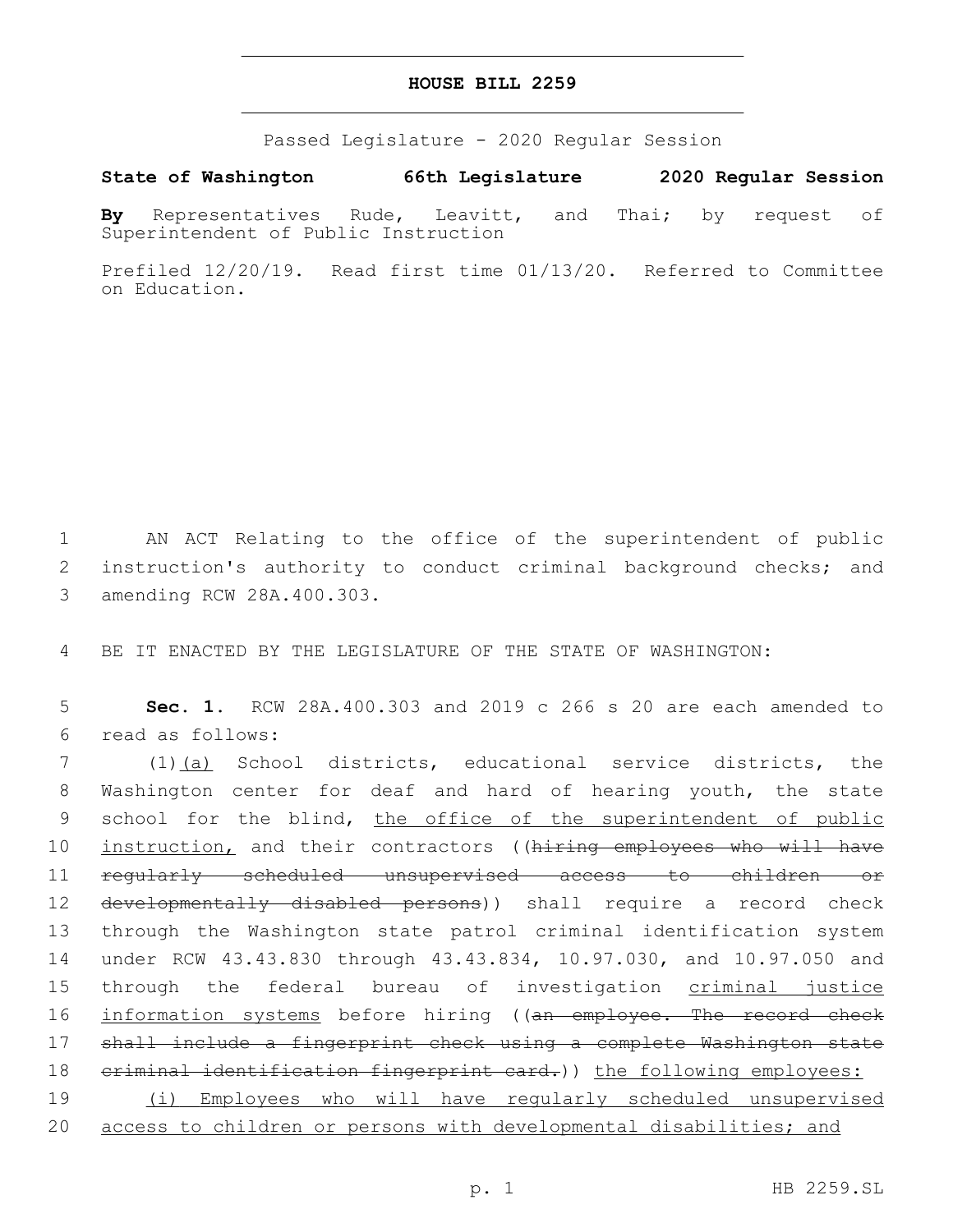1 (ii) Employees who receive criminal history record information or 2 personally identifiable information from the record check.

3 (b) A record check under this section must include a fingerprint 4 check using a complete Washington state criminal identification 5 fingerprint card.

6 (c) The requesting entity may provide a copy of the record report 7 to the applicant at the applicant's request.

8 (d) When necessary, applicants for employment may be employed on 9 a conditional basis pending completion of the ((investigation)) 10 record check.

11 (e) If the applicant for employment has had a record check within 12 the previous two years, the district, the Washington center for deaf 13 and hard of hearing youth, the state school for the blind, the office 14 of the superintendent of public instruction, or contractor may waive 15 the requirement.

16 (f) Except as provided in subsection (2) of this section, the 17 school district, pursuant to chapter 41.59 or 41.56 RCW, the 18 Washington center for deaf and hard of hearing youth, the state 19 school for the blind, the office of the superintendent of public 20 instruction, or contractor hiring the employee shall determine who 21 shall pay costs associated with the record check.

22 (2) Federal bureau of Indian affairs-funded schools may use the 23 process in subsection  $(1)$   $(a)$  of this section to perform record checks 24 for their employees and applicants for employment.

 (3)(a) School districts, educational service districts, the Washington center for deaf and hard of hearing youth, the state school for the blind, federal bureau of Indian affairs-funded schools, charter schools established under chapter 28A.710 RCW, schools that are the subject of a state-tribal education compact under chapter 28A.715 RCW, and their contractors may use the process 31 in subsection  $(1)$   $(a)$  of this section to perform record checks for any prospective volunteer who will have regularly scheduled unsupervised 33 access to children under eighteen years of age or ((developmentally disabled)) persons with developmental disabilities, during the course of his or her involvement with the school or organization under circumstances where access will or may involve the following:

37 (i) Groups of five or fewer children under twelve years of age; 38 (ii) Groups of three or fewer children between twelve and 39 eighteen years of age; or